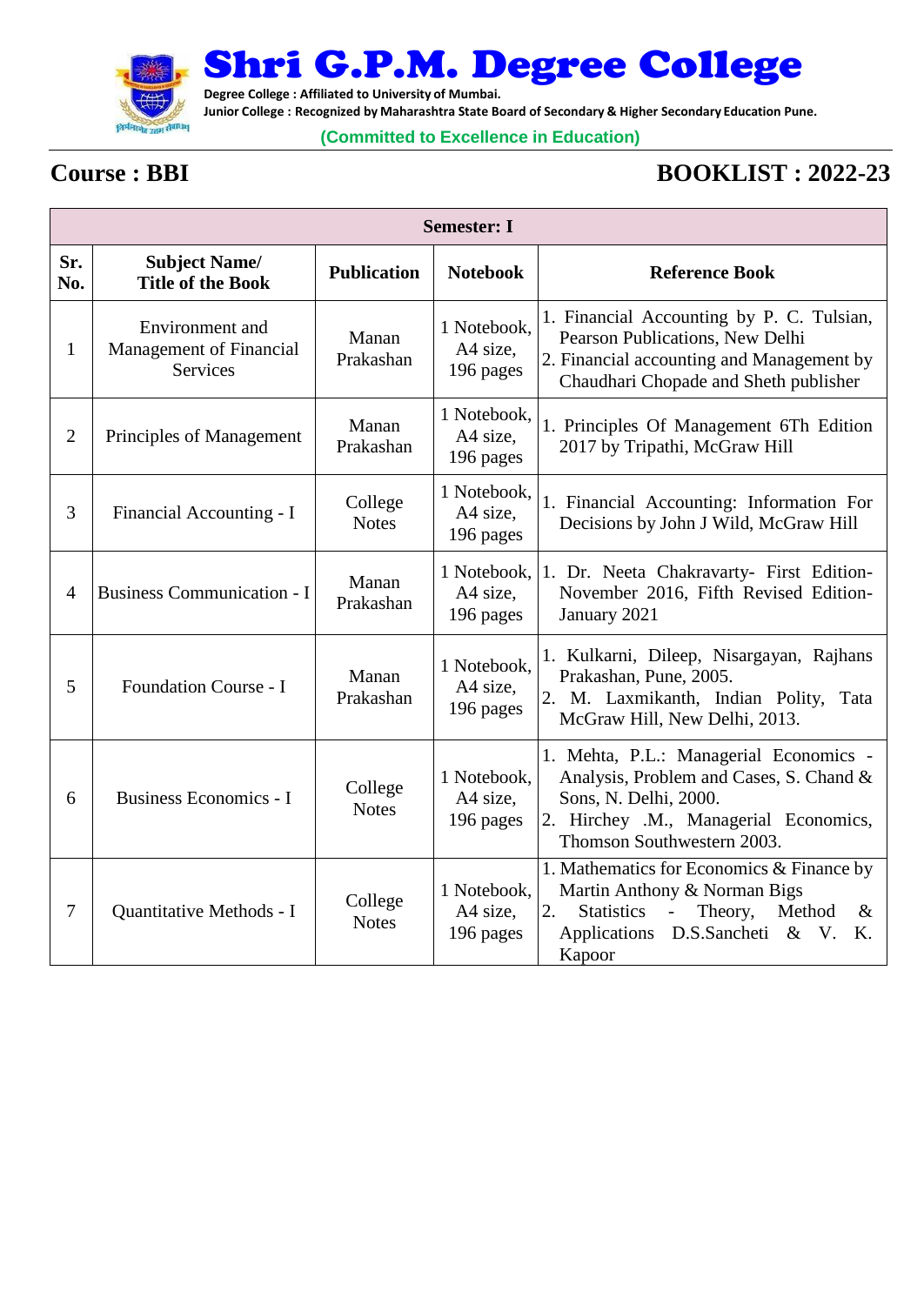| <b>Semester: II</b> |                                                             |                         |                                      |                                                                                                                                                                                        |
|---------------------|-------------------------------------------------------------|-------------------------|--------------------------------------|----------------------------------------------------------------------------------------------------------------------------------------------------------------------------------------|
| Sr.<br>No.          | <b>Subject Name/</b><br><b>Title of the Book</b>            | <b>Publication</b>      | <b>Notebook</b>                      | <b>Reference Book</b>                                                                                                                                                                  |
| $\mathbf{1}$        | Principles and Practices of<br><b>Banking and Insurance</b> | Manan<br>Prakashan      | 1 Notebook,<br>A4 size,<br>196 pages | 1. Banking Law and Practice in India 28th<br>Edition 2021 by M L Tannan & Vinod<br>Kothari, Lexis Nexis                                                                                |
| 2                   | <b>Business Law</b>                                         | Manan<br>Prakashan      | A4 size,<br>196 pages                | 1 Notebook, 1. Elements of mercantile Law – N.D.<br>Kapoor<br>2. Business Law - P.C. Tulsian                                                                                           |
| 3                   | Financial Accounting - II                                   | College<br><b>Notes</b> | 1 Notebook,<br>A4 size,<br>196 pages | 1. Financial Accounting: Information For<br>Decisions by John J Wild, McGraw Hill                                                                                                      |
| $\overline{4}$      | <b>Business Communication -</b><br>$\mathbf{I}$             | Manan<br>Prakashan      | A4 size,<br>196 pages                | 1 Notebook, 1. Dr. Neeta Chakravarty- First Edition-<br>November 2016, Fifth Revised Edition-<br>January 2021                                                                          |
| 5                   | <b>Foundation Course - II</b>                               | Manan<br>Prakashan      | 1 Notebook.<br>A4 size,<br>196 pages | 1. Jhabwalla, Noshirvan H, The Constitution<br>of India, c. Jamnadas & Co., 2004<br>2. Durga Das Basu, An Introduction to the<br>Constitution of India, Prentice Hall, 1982            |
| 6                   | Organizational Behaviour                                    | Manan<br>Prakashan      | 1 Notebook,<br>A4 size,<br>196 pages | 1. Organizational Behaviour Author. -C.B.<br>Gupta S. Chand publication.<br>Behaviour-Author:-<br>Organisational<br>2.<br>Gregory Moorhead Publisher- Dreamtech<br>Press India Pvt Ltd |
| 7                   | Quantitative Methods - II                                   | Manan<br>Prakashan      | 1 Notebook,<br>A4 size,<br>196 pages | 1. Fundamentals of Statistics - D. N.<br>Enhance<br>2. Business Mathematics & Statistics: B<br>Aggarwal, Ane Book Pvt. Limited                                                         |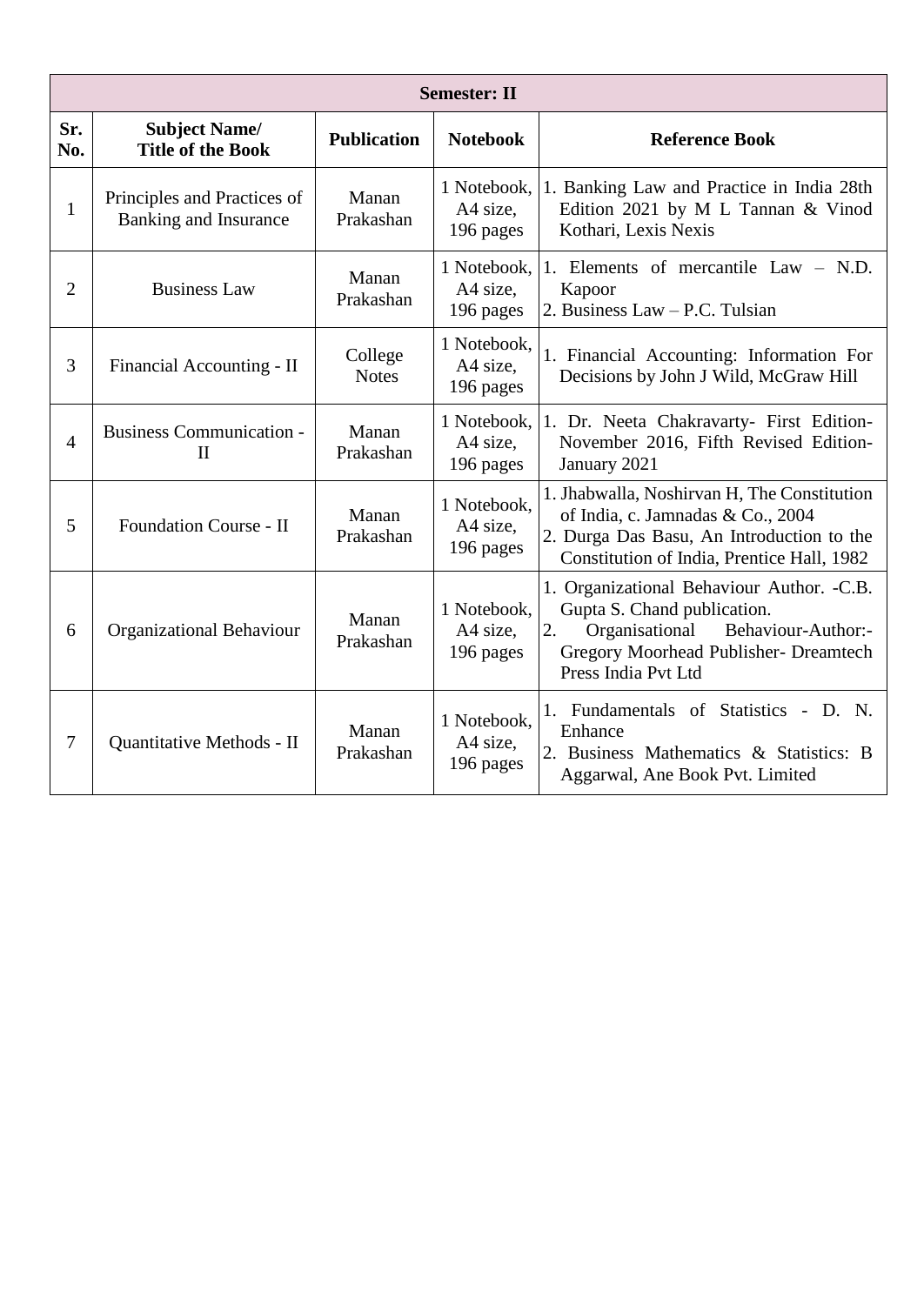| <b>Semester: III</b> |                                                                                                     |                             |                                      |                                                                                                                                                                             |  |
|----------------------|-----------------------------------------------------------------------------------------------------|-----------------------------|--------------------------------------|-----------------------------------------------------------------------------------------------------------------------------------------------------------------------------|--|
| Sr.<br>No.           | <b>Subject Name/</b><br><b>Title of the Book</b>                                                    | <b>Publication</b>          | <b>Notebook</b>                      | <b>Reference Book</b>                                                                                                                                                       |  |
| $\mathbf{1}$         | Financial Management $-I$                                                                           | College<br><b>Notes</b>     | A4 size,<br>196 pages                | 1 Notebook, 1. Financial Management<br>Theory And<br>2019 Edition<br>Practice<br>by Prasanna<br>Chandra, McGraw Hill                                                        |  |
| $\overline{2}$       | <b>Management Accounting</b><br>(Tools & Techniques, Focus<br><sub>on</sub><br>Banking & Insurance) | College<br><b>Notes</b>     | 1 Notebook,<br>A4 size,<br>196 pages | 1. Management Accounting by Himalaya<br>Publication<br><b>Tools</b><br>Techniques, Focus<br>$\&$<br>2.<br>on<br>Banking & Insurance by McGraw Hill<br>Education - M.Y. Khan |  |
| 3                    | <b>Risk Management</b>                                                                              | Vipul<br>Publication        | 1 Notebook,<br>A4 size,<br>196 pages | 1. Risk Adjustment Risk Sharing And<br>Premium Regulation In Banking $\&$<br>by Thomas<br>Insurance<br>G.<br>McGuire,<br>Richard C. Van Kleef.                              |  |
| $\overline{4}$       | IT in Banking and Insurance<br>$-I$                                                                 | Manan<br>Prakashan          | 1 Notebook,<br>A4 size,<br>196 pages | 1. IT in Banking and Insurance - I - Vipul<br>Publication                                                                                                                   |  |
| 5                    | Foundation Course - III (An<br>Overview of the Banking<br>Sector)                                   | Vipul<br>Publication        | A4 size,<br>196 pages                | 1 Notebook, 1. Banking Law and Practice in India 28th<br>Edition 2021 by M L Tannan & Vinod<br>Kothari, Lexis Nexis                                                         |  |
| 6                    | <b>Financial Markets</b>                                                                            | Manan<br>Prakashan          | 1 Notebook,<br>A4 size,<br>196 pages | 1. Money Banking Financial Markets And<br>Institutions by Michael & Cengage                                                                                                 |  |
| 7                    | <b>Direct Taxation</b>                                                                              | <b>Sheth</b><br>Publication | 1 Notebook,<br>A4 size,<br>196 pages | 1. Direct Taxation by Sheth Publisher by<br>Sigavi<br>2. Direct Taxation - Himalaya Publication by<br>Nishikant Jha                                                         |  |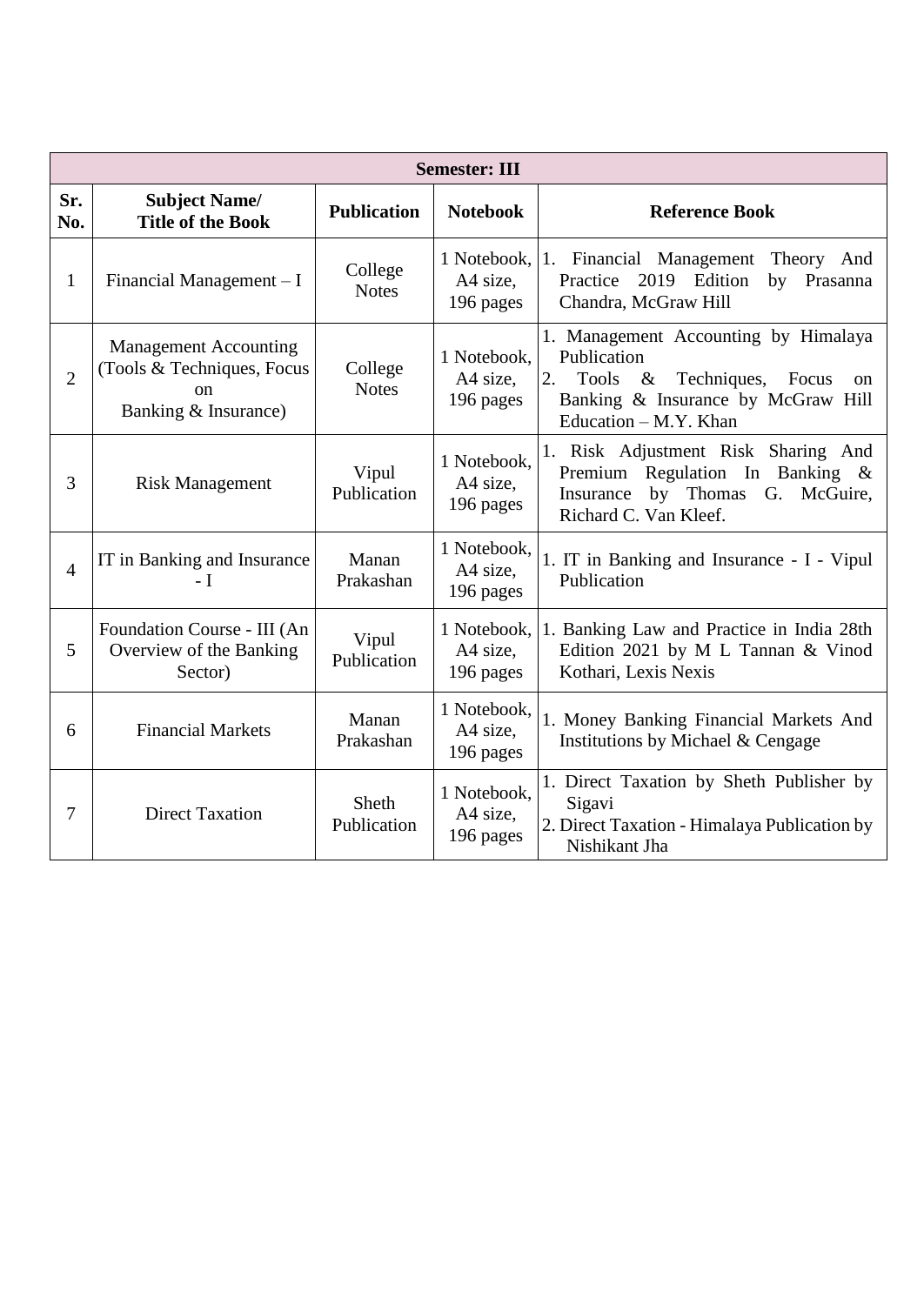| <b>Semester: IV</b> |                                                              |                         |                                      |                                                                                                                                                                                 |
|---------------------|--------------------------------------------------------------|-------------------------|--------------------------------------|---------------------------------------------------------------------------------------------------------------------------------------------------------------------------------|
| Sr.<br>No.          | <b>Subject Name/</b><br><b>Title of the Book</b>             | <b>Publication</b>      | <b>Notebook</b>                      | <b>Reference Book</b>                                                                                                                                                           |
| 1                   | Financial Management - II                                    | College<br><b>Notes</b> | 1 Notebook,<br>A4 size,<br>196 pages | 1. Financial Management Theory And<br>Practice<br>2019 Edition<br>by Prasanna<br>Chandra, McGraw Hill                                                                           |
| $\overline{2}$      | <b>Cost Accounting</b>                                       | College<br><b>Notes</b> | 1 Notebook,<br>A4 size,<br>196 pages | 1. Cost Accounting by S. Chand<br>2. Cost Accounting by Taxmaan                                                                                                                 |
| 3                   | <b>Wealth Management</b>                                     | Vipul<br>Publication    | 1 Notebook,<br>A4 size,<br>196 pages | 1.<br>Wealth<br>Management<br>by<br>Dun<br>and<br>Bradstreet, McGraw Hill                                                                                                       |
| $\overline{4}$      | IT in Banking and<br>Insurance - II                          | Manan<br>Prakashan      | 1 Notebook,<br>A4 size,<br>196 pages | 1. IT in Banking and Insurance - II - Vipul<br>Publication                                                                                                                      |
| 5                   | Foundation Course - IV (An<br>Overview of Banking<br>Sector) | Vipul<br>Publication    | 1 Notebook,<br>A4 size.<br>196 pages | 1. Banking Law and Practice in India 28th<br>Edition 2021 by M L Tannan & Vinod<br>Kothari, Lexis Nexis                                                                         |
| 6                   | Corporate and Securities<br>Law                              | Manan<br>Prakashan      | 1 Notebook,<br>A4 size,<br>196 pages | 1. Corporate Finance Laws and Corporate<br>Social Responsibility in India by S K<br>Saini, Omni Scriptum & Co. KG                                                               |
| 7                   | Business Economics - II                                      | Manan<br>Prakashan      | 1 Notebook,<br>A4 size,<br>196 pages | 1. Mehta, P.L.: Managerial Economics -<br>Analysis, Problem and Cases, S. Chand &<br>Sons, N. Delhi, 2000<br>2. Hinchey. M., Managerial Economics,<br>Thomson Southwestern 2003 |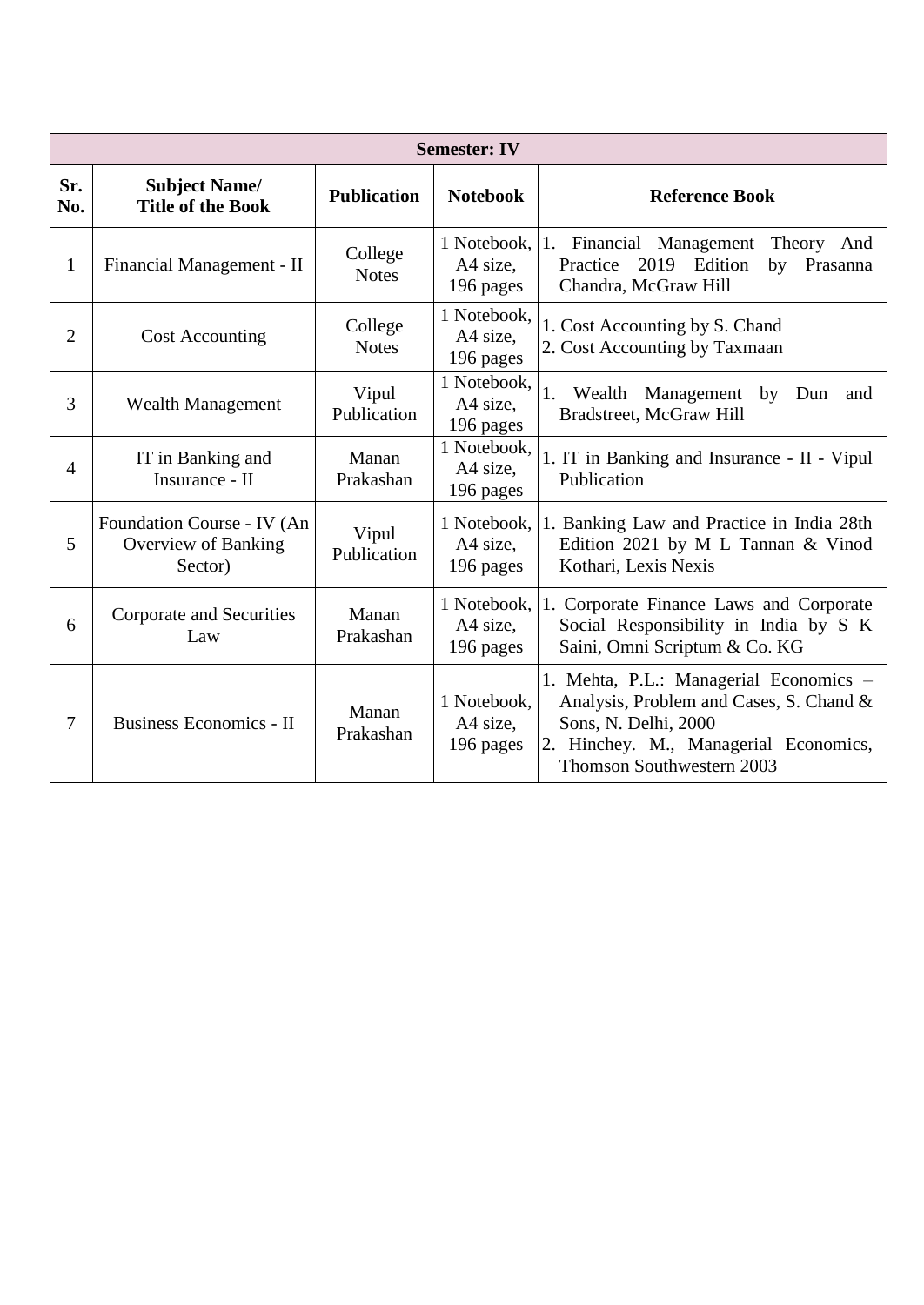| <b>Semester: V</b> |                                                                           |                         |                                      |                                                                                                                                                                                                                                                                               |
|--------------------|---------------------------------------------------------------------------|-------------------------|--------------------------------------|-------------------------------------------------------------------------------------------------------------------------------------------------------------------------------------------------------------------------------------------------------------------------------|
| Sr.<br>No.         | <b>Subject Name/</b><br><b>Title of the Book</b>                          | <b>Publication</b>      | <b>Notebook</b>                      | <b>Reference Book</b>                                                                                                                                                                                                                                                         |
| 1                  | Financial Reporting $&$<br>Analysis<br>(Corporate Banking &<br>Insurance) | College<br><b>Notes</b> | 1 Notebook,<br>A4 size,<br>196 pages | Narayanaswamy - "Financial<br>1.<br>R.<br>Accounting", Prentice Hall of India, New<br>Delhi<br>2.<br>Ashok Sehgal – "Fundamentals of<br>Financial<br>Accounting",<br>Taxmann's<br>Publishers                                                                                  |
| 2                  | Auditing - I                                                              | Manan<br>Prakashan      | 1 Notebook,<br>A4 size,<br>196 pages | 1. Dr. S Meenakumari – Fundamentals of<br>Auditing<br>2. Baldev Sachdeva & Jagwant Singh<br>Pardeep Kumar – Auditing theory $\&$<br>Practice                                                                                                                                  |
| 3                  | Strategic Management                                                      | Sheth<br>Publication    | 1 Notebook,<br>A4 size,<br>196 pages | 1. Foundations In Strategic Management 6th<br>International Edition by Harrison J S,<br>Cengage Learning                                                                                                                                                                      |
| 4                  | <b>Financial Service</b><br>Management                                    | Manan<br>Prakashan      | 1 Notebook,<br>A4 size,<br>196 pages | 1. Financial Services, M. Y. Khan, Tata<br>McGraw Hill Publishing Company Ltd,<br>9th edition 2017.<br>2. Financial Markets and Services - E.<br>Gordon and K. Natarajan, Himalaya<br>Publishing House, 10th Edition 2016.                                                    |
| 5                  | International Banking and<br>Finance                                      | Sheth<br>Publication    | 1 Notebook,<br>A4 size,<br>196 pages | 1. Apte P.G. International Finance – A<br>Business Perspective, New Delhi, Tata<br>McGraw Hill, McGraw Hill Education; 2<br>edition, July 2017.<br>$\overline{2}$<br>Bhalla. V.K. international Financial<br>Management- S. Chand Publishing                                  |
| 6                  | <b>Research Methodology</b>                                               | Sheth<br>Publication    | 1 Notebook,<br>A4 size,<br>196 pages | 1. Exploratory and Confirmatory Factor<br>Analysis<br>Understanding<br>Concepts and Applications 2004 – Bruce<br><b>Thompson First Edition</b><br>2. Interpreting Economic and Social Data -<br>A Foundation of Descriptive Statistics<br>2009 - Othmar W. Winkler - Springer |